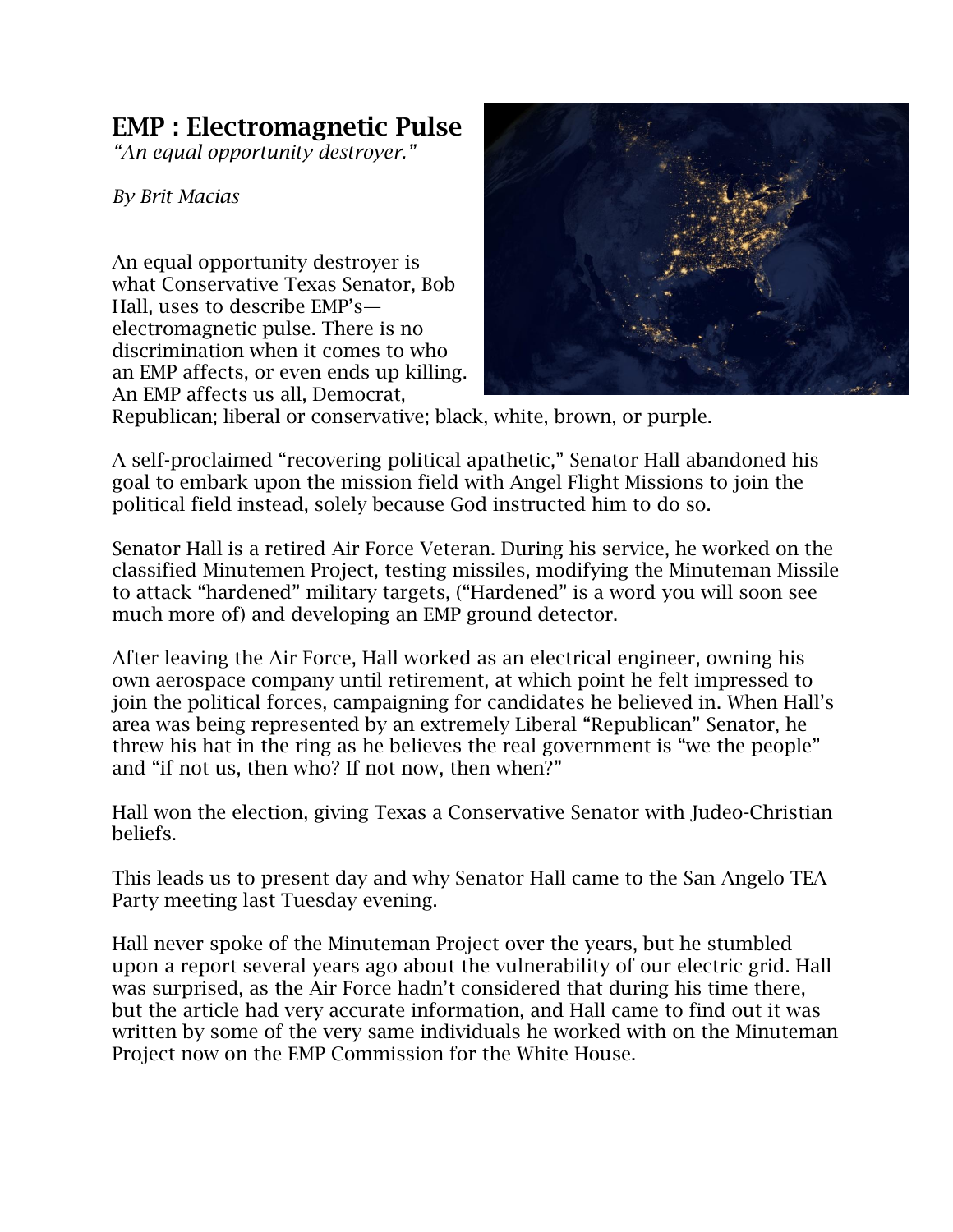The disturbing thing about the report was that is suggested if an EMP were to occur, a prediction of 90% of the population would be deceased within the first 11 months. In previous eras, electricity was a luxury that cut out often and it was no big deal. However, now electricity is the third most important resource for human survival in the present day. The first is air, the second is water, electricity is third *followed* by food. Hall states that more people will die without power before dying of starvation.

With such a great need placed on electricity, the threat of an EMP—which would wipe out the electrical grids across the country and potentially further—has risen to the #1 threat out of the 21 Critical Infrastructure Sectors. That being said, at this point in time, if a grid were to go down with an EMP, it is unfixable before the population would be deceased.

Senator Hall explains there are three types of EMP threats: Nuclear level manmade EMPs, Natural geometric storms caused by sun spots, and Non-nuclear man-made EMPs such as suitcase EMPs.



The first bit of good news for Texans is the fact that we are on our own electric grid—ERCOT as opposed to other states that share the remaining 9 grids. This makes Hall's plan to harden the grid *slightly* less complicated—more about that later.

There was that word again, "hardening," so what does it mean? Hardening is the protecting of a grid or system

against nuclear effects, such as an EMP. This can be done with relative ease, at a cost. China has already hardened their grid and Iran has already begun manufacturing devices used to harden grids.

The hardening of a grid can be done in several ways, two of which include the option of a Faraday Shield which is a metal cage around the transformers or storing spare parts for machinery in a metal enclosure, as long as the parts can be replaced with non-electrical hand tools. Though, part of the problem with spare parts as far as the set-up transformers are concerned is that they are manufactured overseas and each one is an individual, unique design.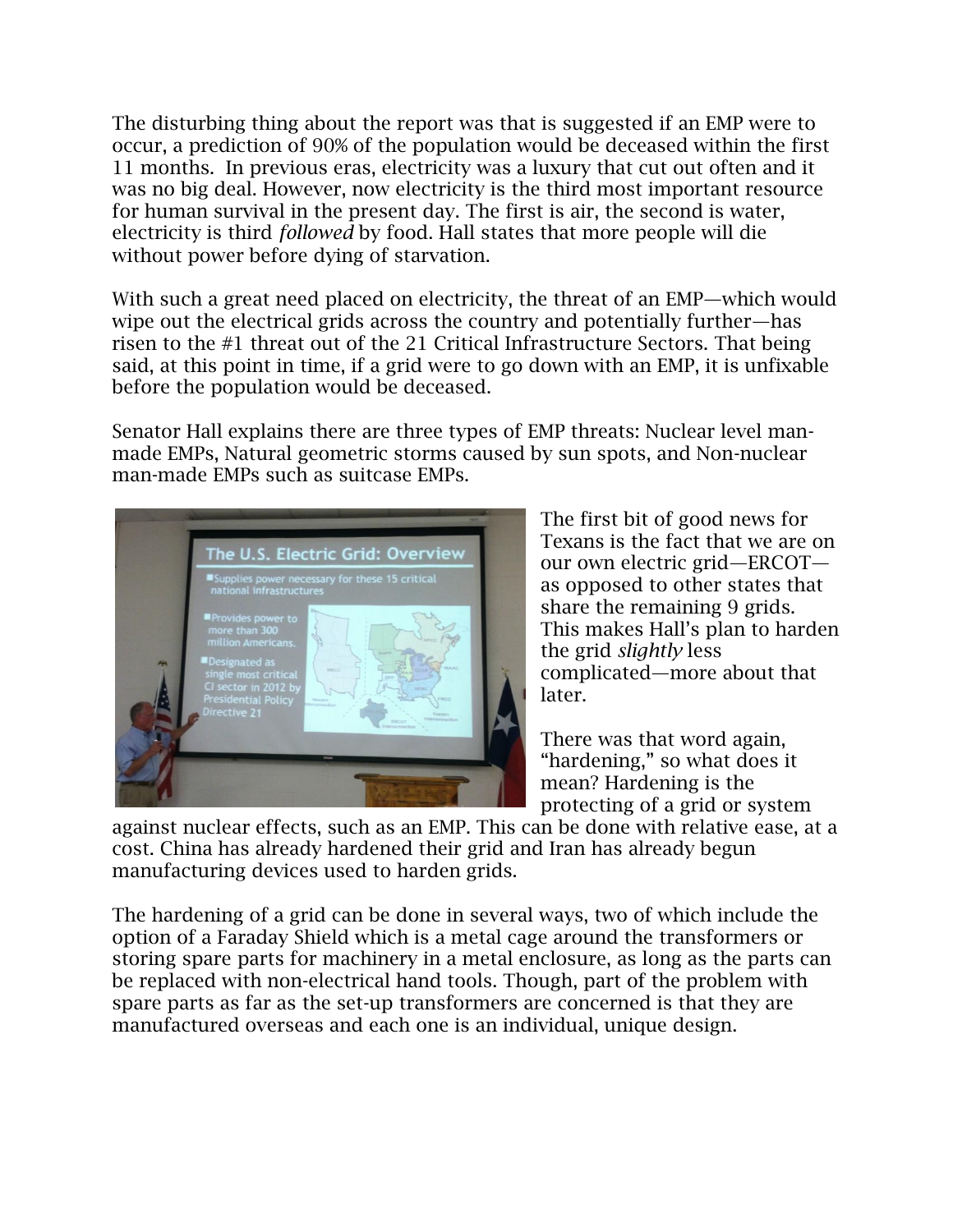

Just how real is the threat of an EMP?

Senator Hall explains that both Russia and China have the capability to launch a nuclear EMP attack against the United States. Nuclear EMP technology secrets were leaked to North Korea and the Islamic Republic of Iran. All of these countries advocate the use of nuclear EMP's.

Not to mention, North Korea has launched two "data satellites" into space that have never sent any data whatsoever—a satellite's main purpose. These weapons-grade satellites travel over the two exact trajectories that would take out the entirety of the United States grids and cross over us every day, twice a day.

At the exact time the first of these "satellites" was launched in April of 2013, San Jose, California came within one circuit of losing power to 1/5 of the city due to a well-planned physical EMP attack.

When asked why these North Korean satellites haven't "disappeared," Hall responded, "Because we don't have anybody in Washington with a backbone. We should have shot the first one down as soon as we could get the missile aimed at it and shot it down. It's that simple."

According to NASA's research, the threat of an electromagnetic storm— Coronal Mass Ejection— happening within the next decade is 12%. This number seems relatively small, but don't be deceived. Hall assures that number is astronomical for an EMP threat percentage. These storms caused by trajectories from the sun interrupting our magnetosphere, occur around every 100 years.

In 1859, when electricity was rare indeed, The Carrington Event occurred, wiping out telegraph networks in North America, Europe, Asia, and Australia, even burning the technicians using the telegraphs when the storm occurred.

The most recent occurrence was the Quebec Storm in 1989 which caused the complete collapse of the power grid in that area, leaving more than 6 million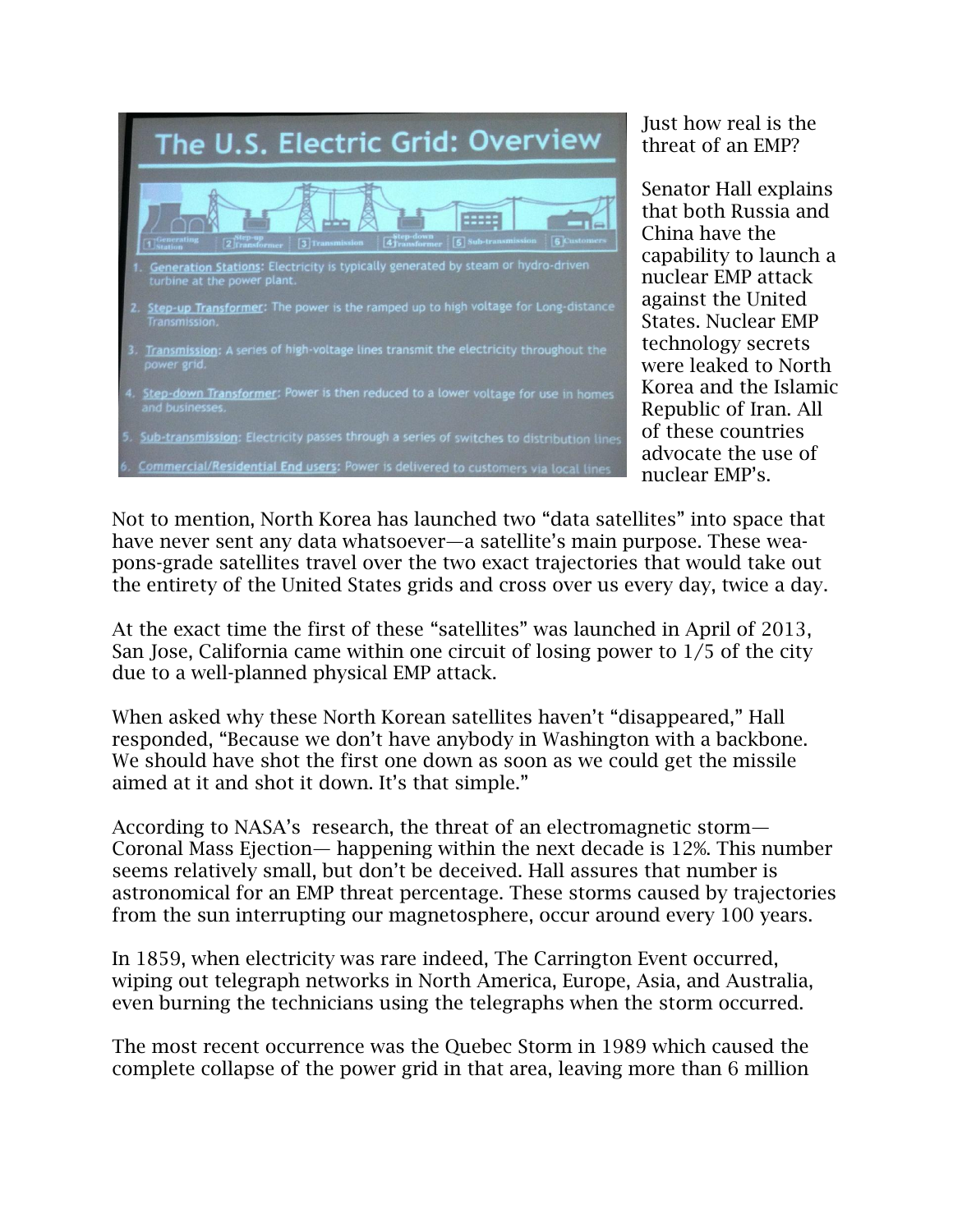people without power. This cost Canada a lot of money, though it was localized and the rest of the country still had power and could come to their aide.

Hall also explains other man-made EMP's are not difficult to construct or launch. They can be made with just a few dedicated individuals and launched with even just a weather balloon over a strategic spot. He states that the biggest threat of this would be a simple EMP missile on a cargo ship, launched at the right place by a few men from out at sea (one of which has already been intercepted by our military.) Hall even claims the recent Paris attacks took more planning, resources, and man power than an EMP attack would.

Were an EMP to occur in the United States, we would have a 30 day food supply for 320 million people. The only available food would be that in the stores, on en route trucks, and in gardens on the day the EMP struck. Water sources would be contaminated with sewage, making clean water almost impossible to find. Disease would run rampant. Mass panic would occur. Those on life support or hooked up to machines in hospitals would die. All electronics would cease to function, including vehicles with computers in them. Fuel pumps would no longer pump. Transportation would immediately halt. If nuclear weapons stored in facilities can't be control shut-down, there will be a nuclear catastrophe.

Sounds like a scene from an Apocalyptic movie, yes?

What is Texas doing to secure our grid? Senator Hall has good and bad news on that front.

The good news is Hall introduced a bill requiring the hardening of the Texas grid and it passed through Senate. The bad news is it was halted in the House.

Hall explains the holdup is the electric companies. No one with any real authority protects the grids in the United States, so they are run by the electric companies, the grid sector, and power commissions. In Texas, we have what Hall refers to as the "unholy trinity," and "self-serving triad," ERCOT (our grid sector), the electric companies, and the Public Utilities Commission (PUC). ERCOT and the PUC are made up of former electric companies that desire to return to their electric company eventually and refuse to upset the companies for that reason.

The power companies in Texas do not want to harden the grid and the government at this point does not want to upset them. Hall attributes the companies' reasoning to desiring their bonus and comfortable paycheck rather than helping the customer.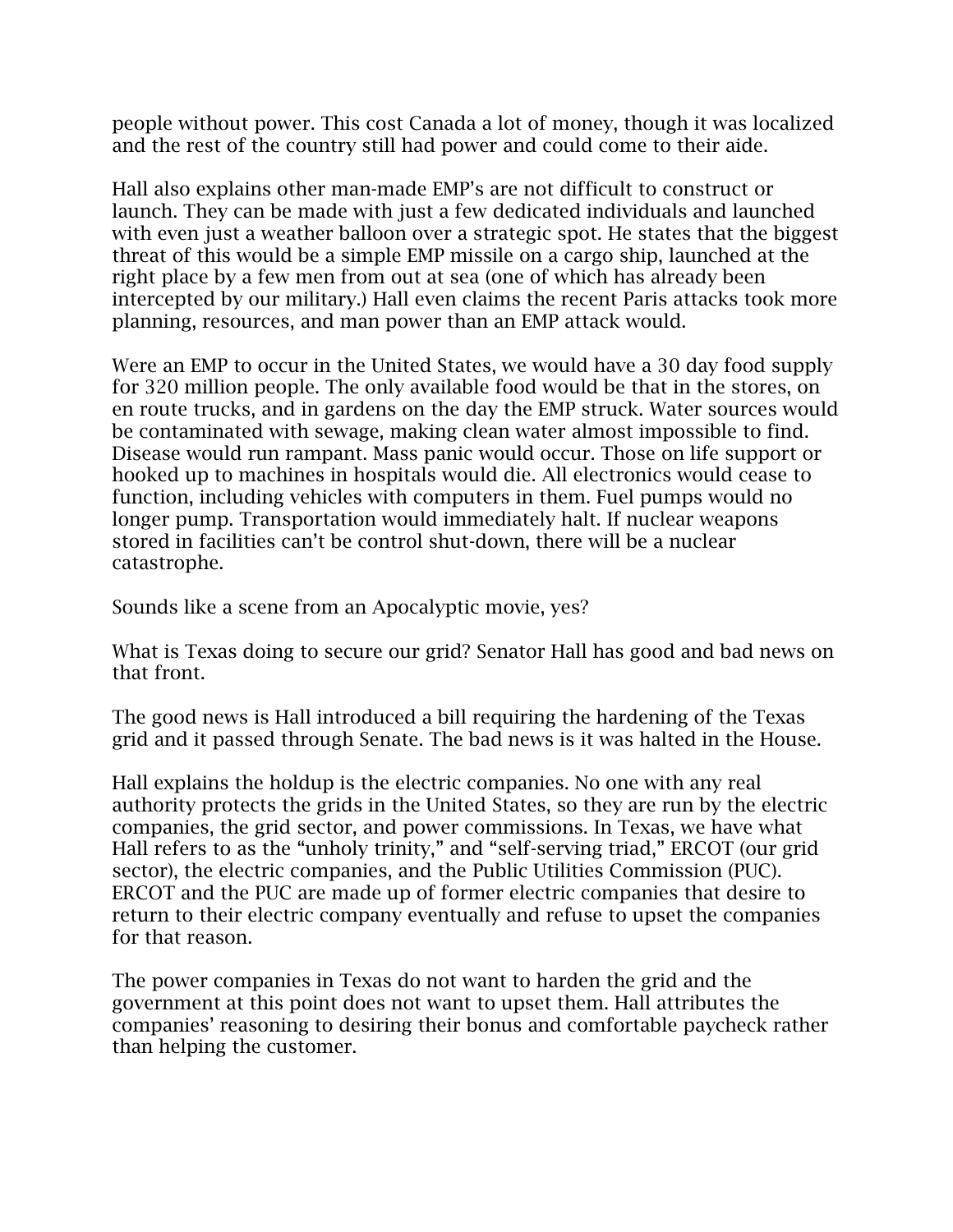Despite the disappointing holdup, Hall has more good news. Governor Abbott has declared hardening the grid to be a top priority in his office (though Hall isn't certain what exactly that means). Lt. Governor Dan Patrick made the item an interim study to back it with more information and money, and the first grid protection summit in history was held in Texas in April of this year.

Hall explains that the hardening of the Texas grid will bring an influx of people and business owners to Texas because they will feel safe, and this will in turn pay for the expense used to harden the grid in the first place. Texas wants to be the first state to do this, and a few others are neck-in-neck attempting to do the same.

Hall advises calling your representatives and power companies, urging them to pass this bill and harden the grid. He told those in attendance that the only reason guns are allowed on campuses in Texas and open-carry is allowed is because citizens enacted the "we the people" government and made the proper phone calls.

Another snippet of good news, Hall assures San Angelo that our representative, Charles Perry is a good, Godfearing man in full support of hardening the grid and any calls to him should just be out of appreciation of his efforts.

CRN asked Hall what your average citizen can do to



prepare for an EMP occurrence, in case the grid is not hardened in time. He advised learning to be self-sufficient, paying attention to those that have prepared by storing food and water, and obtaining spare parts for your machinery that can be inserted with hand tools. These spare parts can be kept safe in a metal trash can with the lid on it. Some he mentioned were car parts and generator parts.